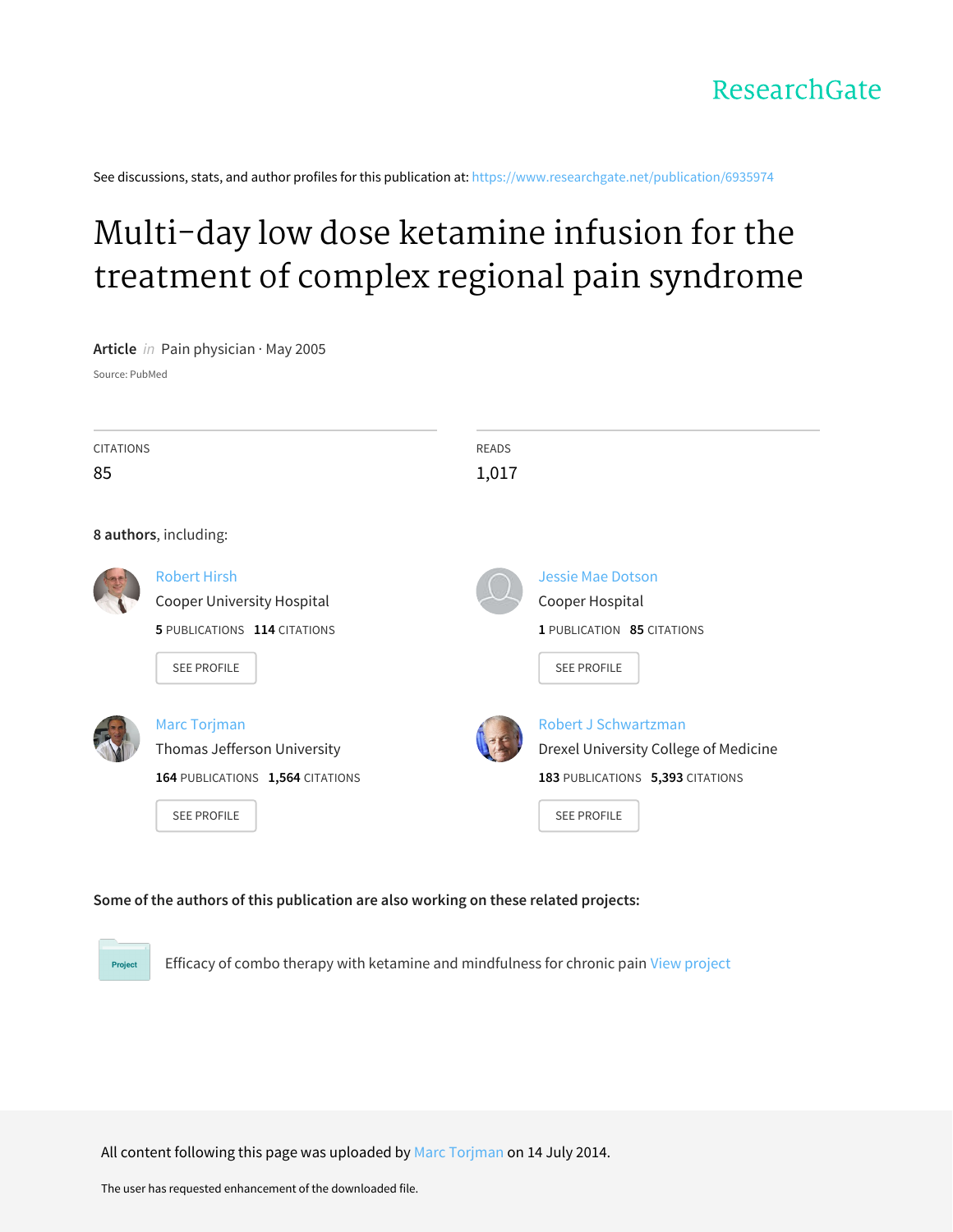# **Multi-Day Low Dose Ketamine Infusion for the Treatment of Complex Regional Pain Syndrome**

Michael E. Goldberg, MD, Richard Domsky, MD, Denise Scaringe, MD, Robert Hirsh, MD, Jessie Dotson, MSN, Imran Sharaf, MD, Marc C. Torjman, PhD, and Robert J. Schwartzman, MD

*Background:* Complex regional pain syndrome (CRPS) is characterized by pain that is out of proportion to the injury and is regional in distribution. A large body of literature supports a dynamic change in the physiology and structure of central pain projecting neurons mediated through the N-methyl-Daspartate (NMDA) receptor. A critical factor in central sensitization seems to be the release of the magnesium block on the NMDA receptor with influx of calcium and initiation of intracellular cascades. Current literature supports the effectiveness of ketamine in blocking central sensitization through its effects on the NMDA receptor. Recent treatment with anesthetic doses of ketamine in severely ill patients with generalized CRPS prompted our interest in a lower dose therapy.

Objective: To report on the efficacy of low dose outpatient ketamine infusion for

**C**omplex regional pain syndrome (CRPS) is characterized by pain that is out of proportion to the injury and is regional in distribution (1). It is primarily caused by peripheral trauma although approximately 10% occurs from lesions in central pain pathways. A large body of literature now exists both from animal models and clinical experience (2-7) supporting a dynamic change in the physiology and structure of central pain projecting

From: Department of Anesthesiology, Division of Pain Management, Cooper University Hospital, The Robert Wood Johnson Medical School, Camden, NJ; and Department of Neurology, Drexel University College of Medicine, Philadelphia, PA Address Correspondence: Michael E. Goldberg, MD One Cooper Plaza, Camden, NJ 08103 Disclaimer: There was no external funding in preparation of this manuscript. Conflict of Interest: None Acknowledgement: Manuscript received on 11/13/2004 Revision submitted on 2/26/2005 Accepted for publication on 2/28/2005

the treatment of CRPS diagnosed by International Association for the Study of Pain (IASP) criteria in patients who have failed conservative treatment.

*Design:* Open label, prospective, pain journal evaluation of a 10-day infusion of intravenous ketamine in the CRPS patient.

*Methods:* Patients diagnosed with CRPS by a single neurologist were assigned to receive a 10-day outpatient infusion of ketamine supervised by an Anesthesiologist/ Pain Management Specialist. The infusion was administered in a short procedure unit after each patient had been instructed on how to complete a pain questionnaire. Monitoring consisted of continuous ECG, pulse oximetry, and non-invasive blood pressure every 15 minutes. Patients made journal entries each day prior to the infusion of 40-80 mg of ketamine. The subjects were also asked to rate their pain intensity using a verbal ana-

log pain scale of 0-10 and the affective component using a verbal scale of 0-4.

*Results:* There was a significant reduction in pain intensity from initiation of infusion (Day 1) to the 10<sup>th</sup> day, with a significant reduction in the percentage of patients experiencing pain by Day 10 as well as a reduction in the level of their "worst" pain. The nadirs of pain were lower by Day 10 with a significant reduction in the incidence of "punishing pain." Moreover, there was a significant improvement in the ability to initiate movement by the 10<sup>th</sup> day.

*Conclusion:* A four-hour ketamine infusion escalated from 40-80 mg over a 10-day period can result in a significant reduction of pain with increased mobility and a tendency to decreased autonomic dysregulation.

*Keywords:* Complex regional pain syndrome (CRPS), ketamine, neuropathic pain

neurons mediated through the N-methyl-D-aspartate (NMDA) receptor. The clinical elements include autonomic dysregulation, spontaneous pain, evoked pain and movement disorder, and in severe cases, trophic changes. The incidence has not been determined although it occurs more frequently in females (2).

Present evidence suggests that a persistent nociceptive barrage maintains a state of central sensitization in central pain projecting neurons (3, 4). The consequences of central and peripheral sensitization are a lower threshold to fire C and A delta nociceptors, a spread of cutaneous receptive fields of central projecting neurons, a change in spinal cord and cortical pain maps, and spontaneous pain (5). There are clear changes in the central, autonomic, and motor systems that evolve concomitantly with changes in pain pathways in CRPS (1). Central in this process is the NMDA receptor. The release of the magnesium block at the NMDA receptor

with consequent influx of calcium and consequent initiation of intercellular cascades, appears to be a critical factor in initiation of central sensitization (6, 7). Experimental and clinical literature supports the effectiveness of ketamine in blocking central sensitization by its effects on the NMDA receptor (8). Ketamine is a drug that is rapidly distributed into the brain and other highly perfused tissues, with about 10% of the drug bound to plasma. The bioavailability of ketamine is dependent on the route of administration, being as high as 93% for an intramuscular dose, 20-50% for an intranasal dose, and approximately 20% for an oral dose.

Recent treatment with anesthetic doses of ketamine for severely ill, generalized CRPS patients has shown some efficacy and prompted its use in less severely ill patients by low dose infusion (9). The results of this therapy are reported for 40 patients with moderate to severe longstanding CRPS.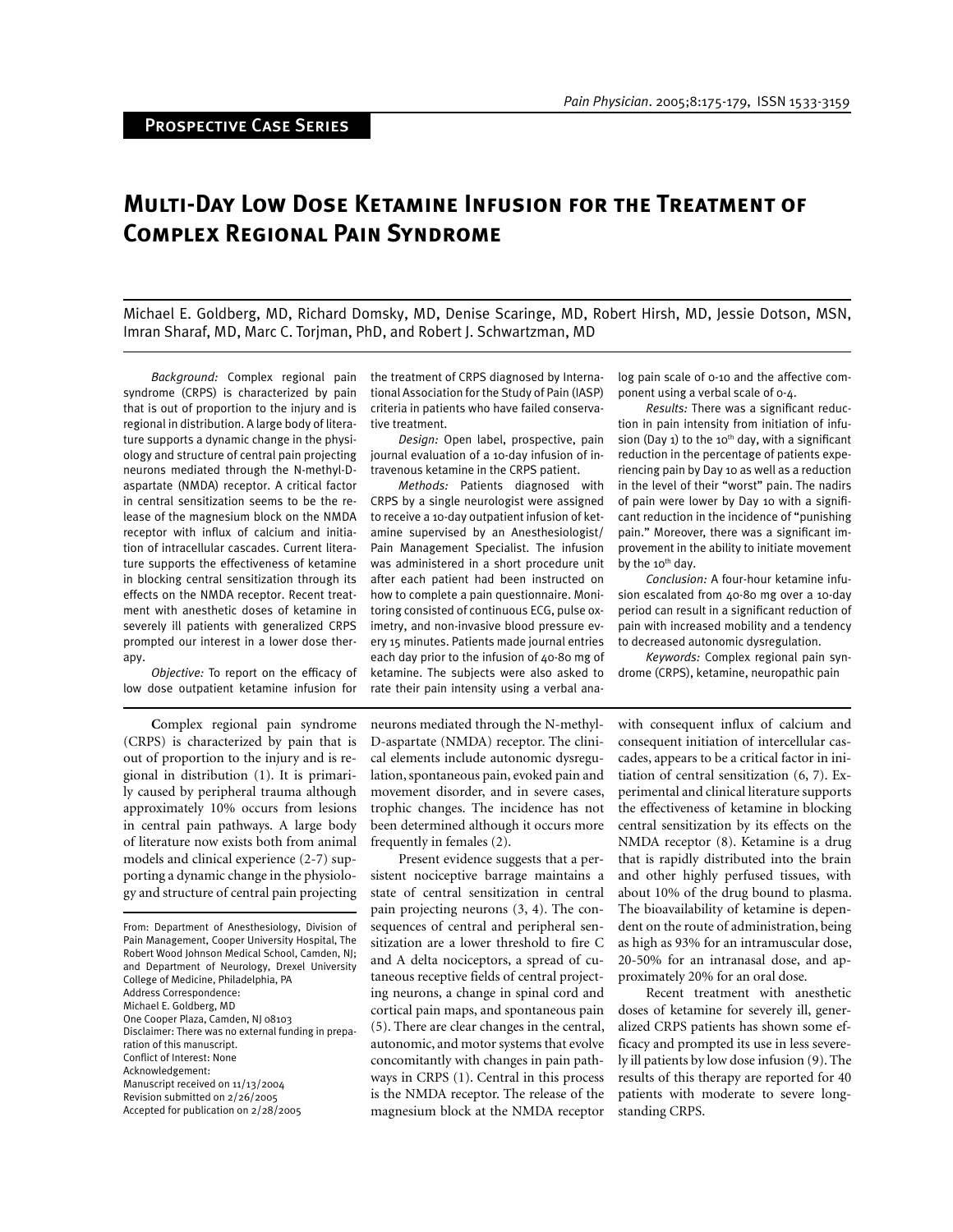| Proportion  | Physio-<br>Therapy |                        | <b>NSAID</b> |             | Anti-<br>Depressants |             | Anti-<br>Convulsants |             | Spasmolytics |             | Sodium Channel<br>Blocker |             | Opioids     |                           | Sympathetic<br>Block |             | Lidocaine<br>Infusion |             |
|-------------|--------------------|------------------------|--------------|-------------|----------------------|-------------|----------------------|-------------|--------------|-------------|---------------------------|-------------|-------------|---------------------------|----------------------|-------------|-----------------------|-------------|
| of Patients | B                  | А                      | B            | А           | B                    | А           | B                    | А           | B            | A           | B                         | A           | B           | А                         | B                    | А           | B                     | А           |
|             | 37                 | 37                     | 37           | 37          | (37)                 | 37          | (37)                 | 37          | (37)         | (37)        | (34)                      | (34)        | (36)        | 36                        | (31)                 | (31)        | (30)                  | (30)        |
| $< 10\%$    | 3%<br>(1)          | $0\%$                  | 8%<br>(3)    | 3%<br>(1)   | $0\%$                | 8%<br>(3)   | $3\%$<br>(1)         | 0%          | 0%           | 0%          | 9%<br>(3)                 | 6%<br>(2)   | $0\%$       | $3\%$<br>$\left(1\right)$ | 3%<br>(1)            | 0%          | 0%                    | 0%          |
| 10-30%      | 43%<br>(16)        | 97%<br>(36)            | 13%<br>(5)   | 97%<br>(36) | 16%<br>(6)           | 79%<br>(29) | 24%<br>(9)           | 83%<br>(31) | $0\%$        | 35%<br>(13) | 38%<br>(13)               | 88%<br>(30) | 3%<br>(1)   | 64%<br>(23)               | 13%<br>(4)           | 97%<br>(30) | 27%<br>(8)            | 97%<br>(29) |
| 30-50%      | 46%<br>(17)        | $0\%$                  | 57%<br>(21)  | $0\%$       | 81%<br>(30)          | 8%<br>(3)   | 59%<br>(22)          | 3%<br>(1)   | 76%<br>(28)  | 43%<br>(16) | 41%<br>(14)               | $0\%$       | 78%<br>(28) | 8%<br>(3)                 | 61%<br>(19)          | 0%          | 57%<br>(17)           | 0%          |
| $\geq 50\%$ | 8%<br>(3)          | 3%<br>$\left(1\right)$ | 22%<br>(8)   | 0%          | 3%<br>(1)            | 5%<br>(2)   | 14%<br>(5)           | 14%<br>(5)  | 24%<br>(9)   | 22%<br>(8)  | 12%<br>(4)                | 6%<br>(2)   | 19%<br>(7)  | 25%<br>(9)                | 23%<br>(7)           | 3%<br>(1)   | 16%<br>(5)            | 3%<br>(1)   |

#### Table 1. *Patient treatments prior to ketamine protocol*

Patients reported initial and long-term quality of analgesia for their various therapies prior to entry into the intravenous Ketamine protocol.

B -Before indicates pain relief achieved for up to 8 weeks while on any one of the above therapies

A: After indicates chronic pain relief >8 weeks in duration. Three patients' clinical records could not be located which explains n=37.

#### **METHODS**

After approval from the local Institutional Review Board, 40 American Society of Anesthesiologists, Physical Status Classification I or II patients with a primary diagnosis of CRPS I or II gave written informed consent to participate in this prospective study.

The patients had a history of longstanding or rapidly spreading CRPS, refractory to conventional therapy which included: a) Physical therapy; b) drug combinations of NSAIDS, tricyclic antidepressants, anticonvulsants, and opioids; c) sympatholysis either by intermittent superior cervical or paravertebral block, or five days intrapleural or epidural block. Four patients had failed a therapeutic trial of dorsal column stimulation. The patients referred for therapy were diagnosed to have persistent and/or progressive severe disease, and no known contraindications to ketamine, clonidine, or midazolam. Prior to entering the ketamine protocol, these patients had been treated for a period of three months to three years.

The ketamine infusion was administered on an outpatient basis under the supervision of an Anesthesiologist/Pain Specialist. The same neurologist (RJS) made the diagnosis of CRPS based on the International Association for the Study of Pain (IASP) criteria. Patients were maintained on their usual medications/treatments and those were not altered during the infusion period (Table 1). The baseline physical exam also included a general assessment of the patient's ability to initiate movement of the effected extremity using a 10-point scale.

Prior to ketamine infusion, subjects were admitted to a short procedure unit and instructed on proper completion of a pain questionnaire. They were monitored with continuous ECG, pulse oximetry, and non-invasive blood pressure every 15 minutes. Forty-80 mg of ketamine was mixed in 500 cc of a normal saline solution. All of the patients were started on a 40 mg infusion lasting four hours, and the infusion was increased over a ten-day period to a maximum of 80 mg. Each patient also received clonidine 0.1 mg orally prior to the infusion to prevent a hypertensive response and possible muscle pain, as well as midazolam (2-4 mg) to relieve anxiety. Throughout the treatment period, patients were monitored for side effects including: hypertension, tachycardia, dysphoria, hallucinations, dreams, and headaches. The infusion was spread over a twoweek period excluding weekends. Patient journal entries were made each day prior to infusion. The subjects were asked to rate the intensity of their pain using a verbal analog pain scale of  $0-10$   $(0 =$  no pain,  $10 =$  worst pain possible) and the affective component of their pain using a verbal scale of 0-4 (0 = none, 1 = mild, 2 = moderate,  $3 =$  severe).

Pain data were analyzed using the Kruskall-Wallis test with p<0.05 considered statistically significant. Data are presented as mean ± standard deviation.

#### RESULTS

Thirty-six female and four male patients participated in the study. Mean demographic data for age, weight, and height were  $42 \pm 10$  years,  $156 \pm 45$  lbs., and  $65 \pm$ 3.5 inches respectively. Compared to baseline there were significant  $(p=0.001)$  reductions in pain intensity  $(7.54 + 1.93 \text{ vs.})$ 5.44  $\pm$  2.87) (Fig. 1) and in percentage of overall pain relief by the 10<sup>th</sup> day (43.61  $\pm$ 27.79) (Fig. 2). Analysis of each patient's journal for levels of "worst daily pain" experienced revealed a significant reduction ( $p$ <0.001) in this measure by the 10<sup>th</sup> day of infusion (8.77  $\pm$  1.33 vs. 6.63  $\pm$  2.72) (Fig. 1).

Compared to the first day of treatment, patients also had a lower "least daily pain" score ( $p=0.006$ ) by the 10<sup>th</sup> infusion day  $(5.91 \pm 2.19 \text{ vs. } 4.24 \pm 2.75)$  (Fig. 1). In this population where pain was also described as burning, aching, and punishing, we found that a significant reduction (p=0.007) in the incidence of "punishing pain" was achieved by the 10<sup>th</sup> day of infusion  $(1.61 \pm 1.22 \text{ to } 0.82 \pm 1.13)$  (Fig. 3).

In addition, patients were asked to summarize their pain level over the previous 24 hours as another measure over time of treatment efficacy. By the  $10<sup>th</sup>$  day of infusion this pain measure had also been reduced significantly (7.88  $\pm$  2.02 vs.  $5.5 \pm 2.75$ ) (Fig. 1) (p<0.001).

Patients' ability to initiate movement showed significant improvement (p=0.012) by the  $10^{th}$  day of infusion (6.4)  $\pm$  2.6 vs. 4.4  $\pm$  3.2) (Fig. 4). A trend to-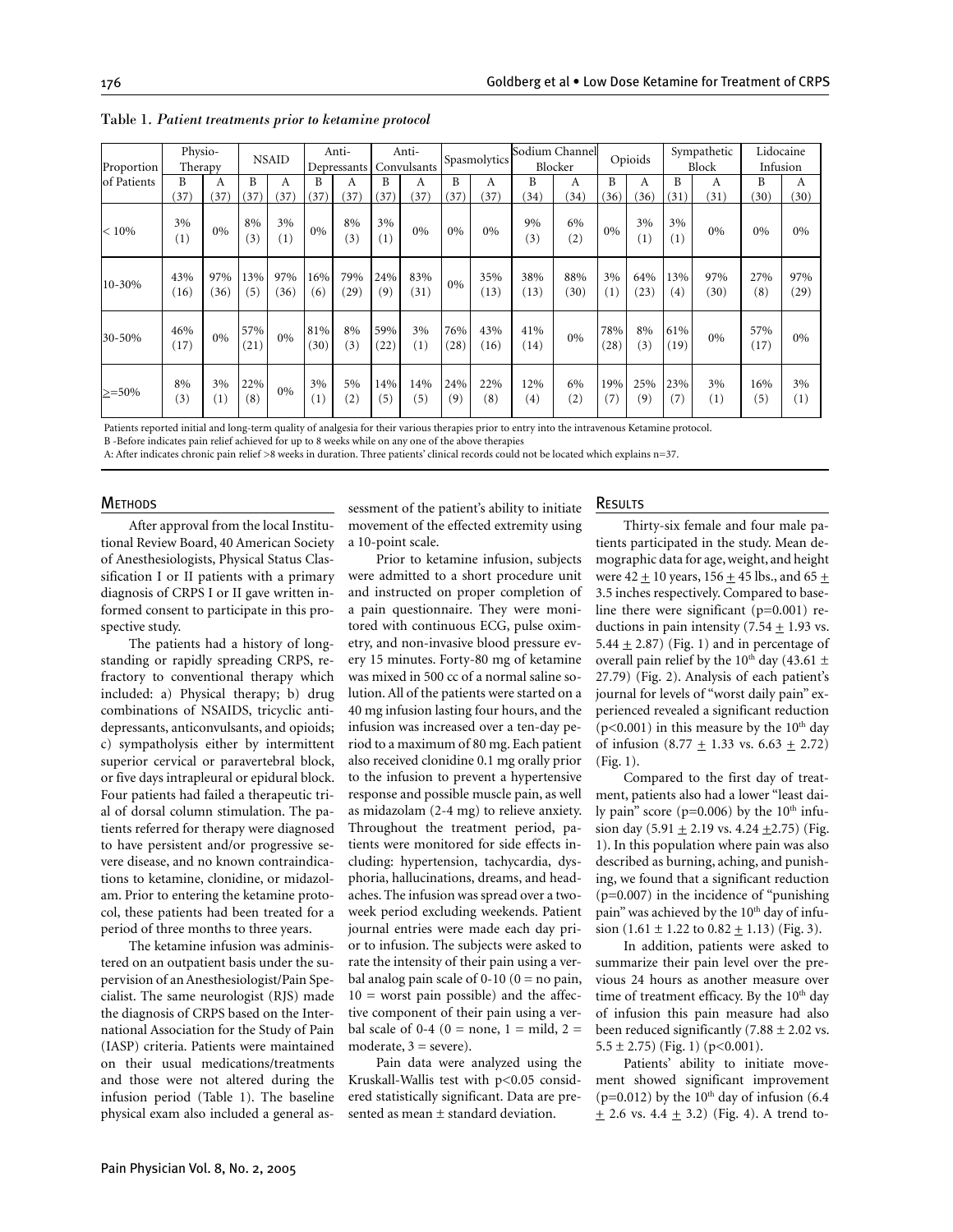

Fig. 2. *Percent pain relief from days 1 through 10 (mean ± SD)*



was noted by the 10<sup>th</sup> day of infusion although this observation did not reach statistical significance. Overall, side effects were minimal with 4/40 and 5/40 patients reporting headaches and restlessness respectively with infusion. There were no episodes of desaturation  $(SpO<sub>2</sub>< 93%)$ and 3/40 patients experienced a 20% increase over their baseline heart rate during the infusion of ketamine. None of these side effects required intervention. No patient reported hallucinations or nightmares over the duration of exposure

All of the patients expressed positive feelings about the treatment, the quality of their pain relief, and confirmed that they would have no objection to repeating this mode of therapy if necessary. Finally, all of the changes recorded in the variables measured appeared to be progressive over the days of infusion (Figs. 1-4).

# **DISCUSSION**

Complex regional pain syndrome is often described by patients as burning, throbbing, or aching pain, as well as mechano- and thermal allodynia (1). The syndrome is often debilitating and can result in complete disability. Multiple treatment modalities have been attempted including physical therapy, psychotherapy, behavior modification, surgery, interventional pain therapies, and medications (16, 17). All were reported to have some degree of success, but with great variability in the quality of the response. In the most severe cases, the interventional treatments are short lived and may not show positive effects.

Multiple studies have suggested that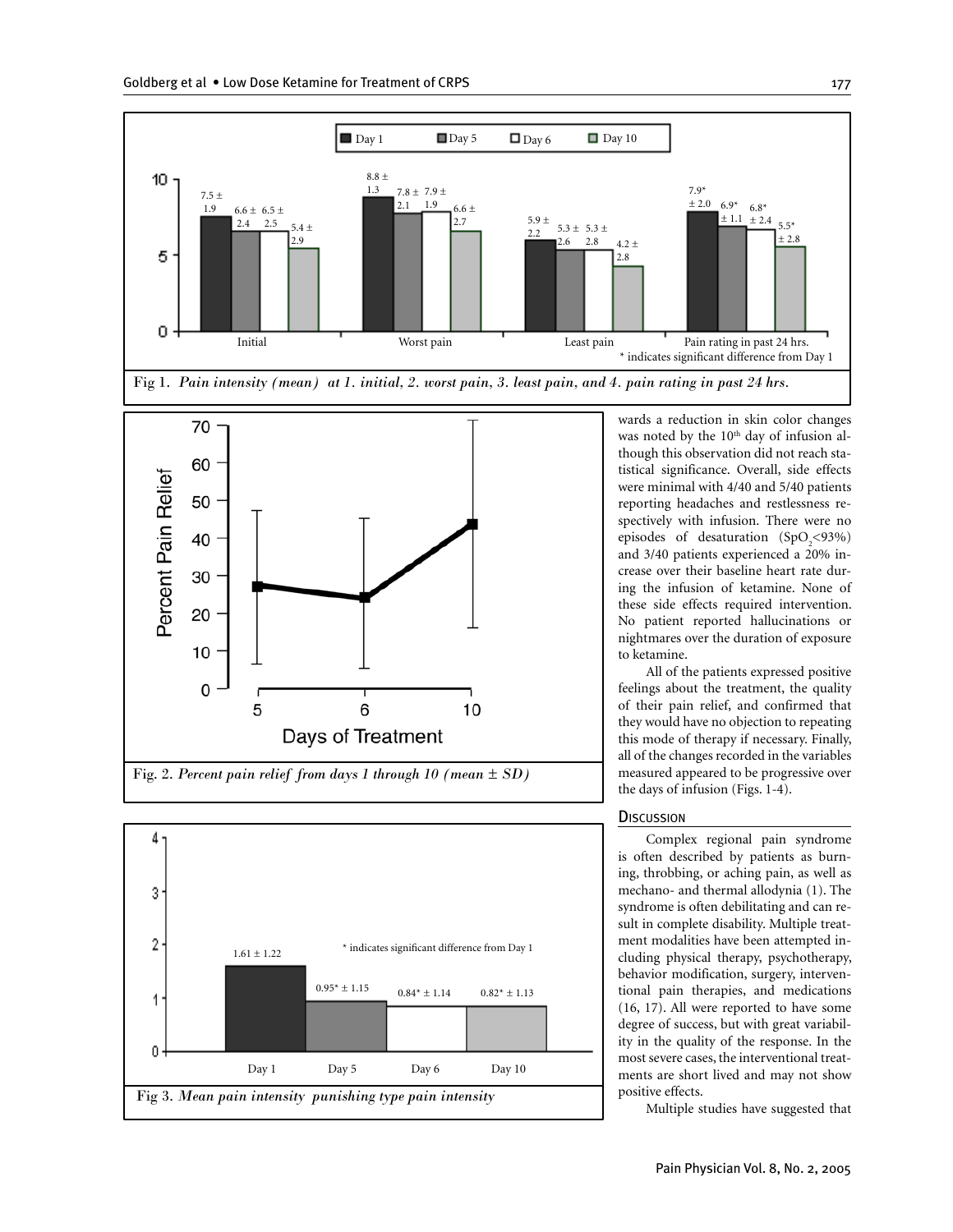

the use of N-methyl-D-aspartate receptor antagonists can reduce the pain response in patients with neuropathic pain (18- 21). These receptors are phosphorylated and their channel properties are altered, thereby changing the physiology of central pain projecting neurons (22, 23).

The goal of our treatment modality was to expand on the technique previously described by Kiefer et al (15). In that study, patients with severe CRPS who had been resistant to conservative therapies successfully underwent high dose (coma inducing) ketamine therapy in an ICU setting (15). This procedure may have significant risks and other difficulties resulting from five days of immobilization, risk of nosocomial infection, need for invasive monitoring, parenteral nutrition, endotracheal intubation, and mechanical ventilation. Therefore, our rationale for the treatment of these less severely affected patients was to use a technique of low dose ketamine administration, and a longer infusion. The maximum dose used in this study (20 mg/hr) was well below the reported doses associated with psychomimetic effects (5, 24).

The results indicate that the use of an escalated infusion, from 40 mg over four hours to 80 mg over four hours/day for 10 days, can result in significant reduction of pain with increased mobility and a tendency to decreased autonomic dysregulation. Our patients reported a significant increase in pain relief and

a decrease in their worst episodes of pain that we believe to be clinically significant. Furthermore, patients reported that the pain, when reduced, was much more tolerable over a given 24-hour period. The improvement was noted to be progressive over the infusion period and suggests that continued treatment (longer than 10 days) might produce a more significant response. At the time of publication of this manuscript we report that four patients (10%) had a return of "worst" and "punishing" pain to pre-infusion levels by two weeks post treatment. Twenty-five patients (62%) had at least a 70% reduction of "worst" and "punishing" pain for six weeks and were back to baseline pain levels by nine weeks post treatment. Eight patients (20%) had a >70% reduction in those same pain measures for 11-12 weeks. Three patients remain CRPS free at 15 months following treatment.

## **CONCLUSION**

The results of this study demonstrated clinically significant benefits of the technique in this specific patient population. Although pain data showed some variability, the results are encouraging and point to the need for additional studies (i.e., oral medication, longer therapy, more specific therapies) with specific NMDA receptor antagonists in this population. Further studies with specific NMDA receptor antagonists would be beneficial in this population.

## **ACKNOWLEDGMENTS**

The authors wish to thank the editors of Pain Physician for peer review and constructive criticism, which ultimately improved the quality and understanding of the manuscript.

# **AUTHOR AFFILIATION:**

#### **Michael E. Goldberg, MD**

Chief, Department of Anesthesiology Professor of Anesthesiology UMDNJ – Robert Wood Johnson Medical School at Camden Cooper University Hospital One Cooper Plaza Camden, NJ 08103 E-mail Goldbergmike@cooperhealth.edu

#### **Richard Domsky, MD**

Co-Director, Division of Pain Management, Cooper University Hospital, One Cooper Plaza Camden, NJ 08103

# **Denise Scaringe, MD**

Attending Anesthesiologist Cooper University Hospital One Cooper Plaza Camden, NJ 08103

# **Robert Hirsh, MD**

Co-Director, Division of Pain Management, Cooper University Hospital, One Cooper Plaza Camden, NJ 08103

# **Jessie Dotson, MSN**

Advance Practice Nurse, Division of Pain Management, Cooper University Hospital, One Cooper Plaza Camden, NJ 08103

# **Imran Sharaf, MD**

Resident in Anesthesiology Cooper University Hospital One Cooper Plaza Camden, NJ 08103

**Marc C. Torjman, Ph.D.** Director of the Division of Research Department of Anesthesiology Cooper University Hospital Education and Research Building, Suite 394, 401 Haddon Avenue, Camden, NJ 08103

#### **Robert J. Schwartzman, MD**

Professor and Chairman, Department of Neurology Drexel University College of Medicine 245 N. 15<sup>th</sup> Street Mail Stop 423 Philadelphia, PA 19102